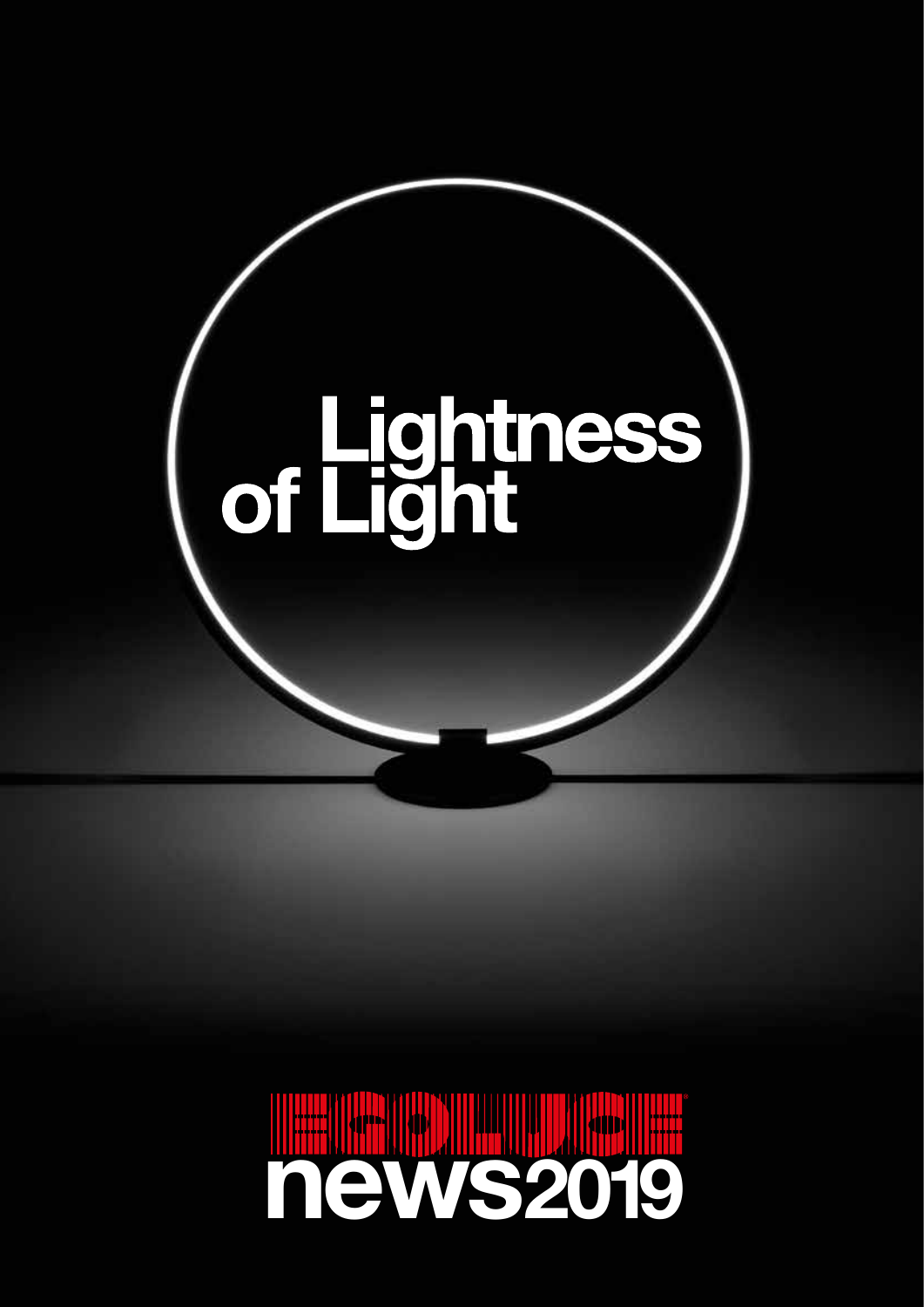## **Lanciat Onda Olim Charme Radar Stick**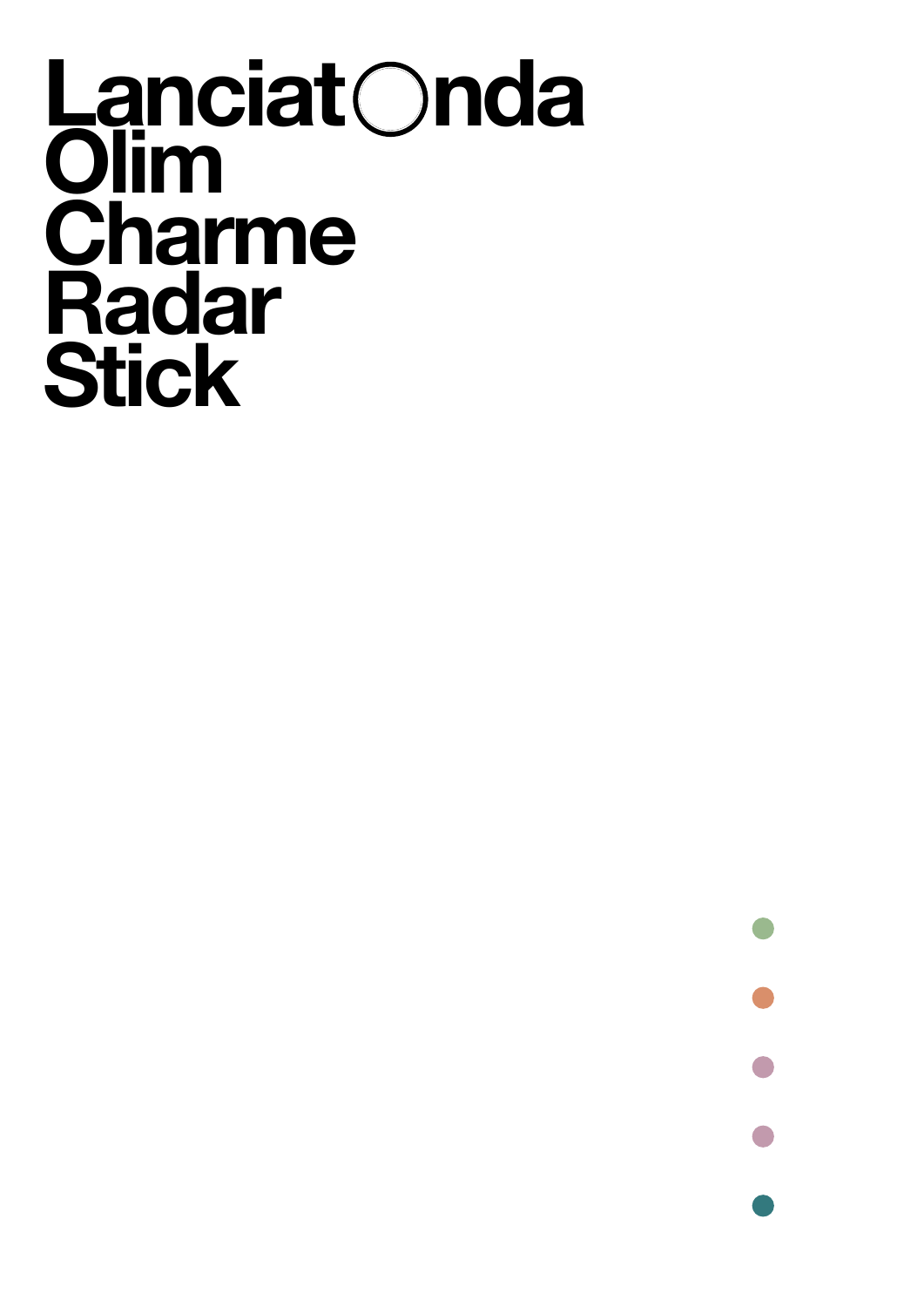## **Table and Floor 35 50 70 100 150**







Lampade in alluminio e metacrilato in 5 diametri. *Lamps in aluminium and methacrylate in 5 diameters.*  35cm ,9,6W – 50cm,14W – 70cm,20W – 100cm, 28W – 150,43W

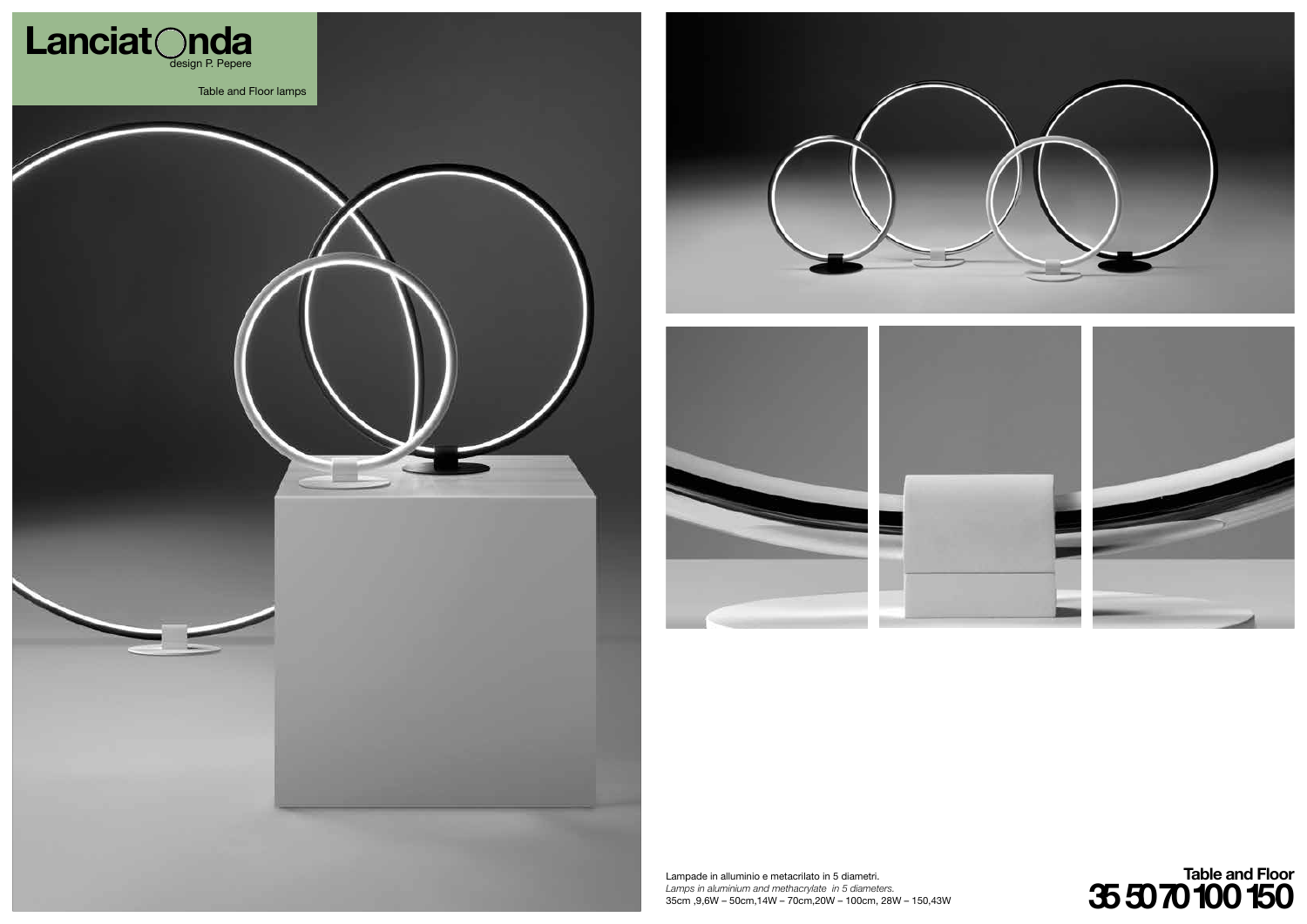





Lampade in alluminio e metacrilato in 3 diametri. *Lamps in aluminium and methacrylate in 3 diameters.* 35cm, 18W – 50cm,27W – 70cm,36W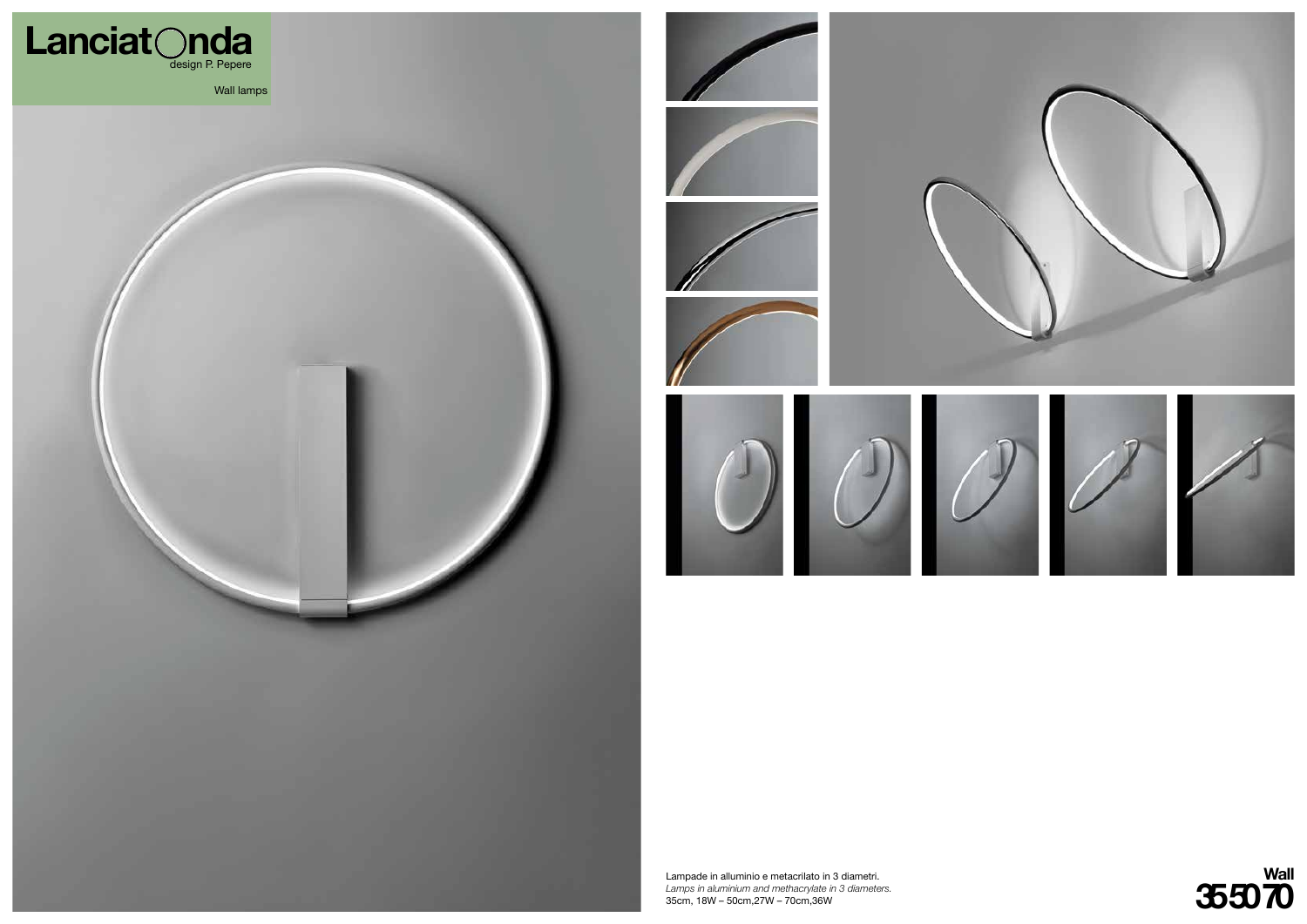**Ceiling 35 50 70 100**



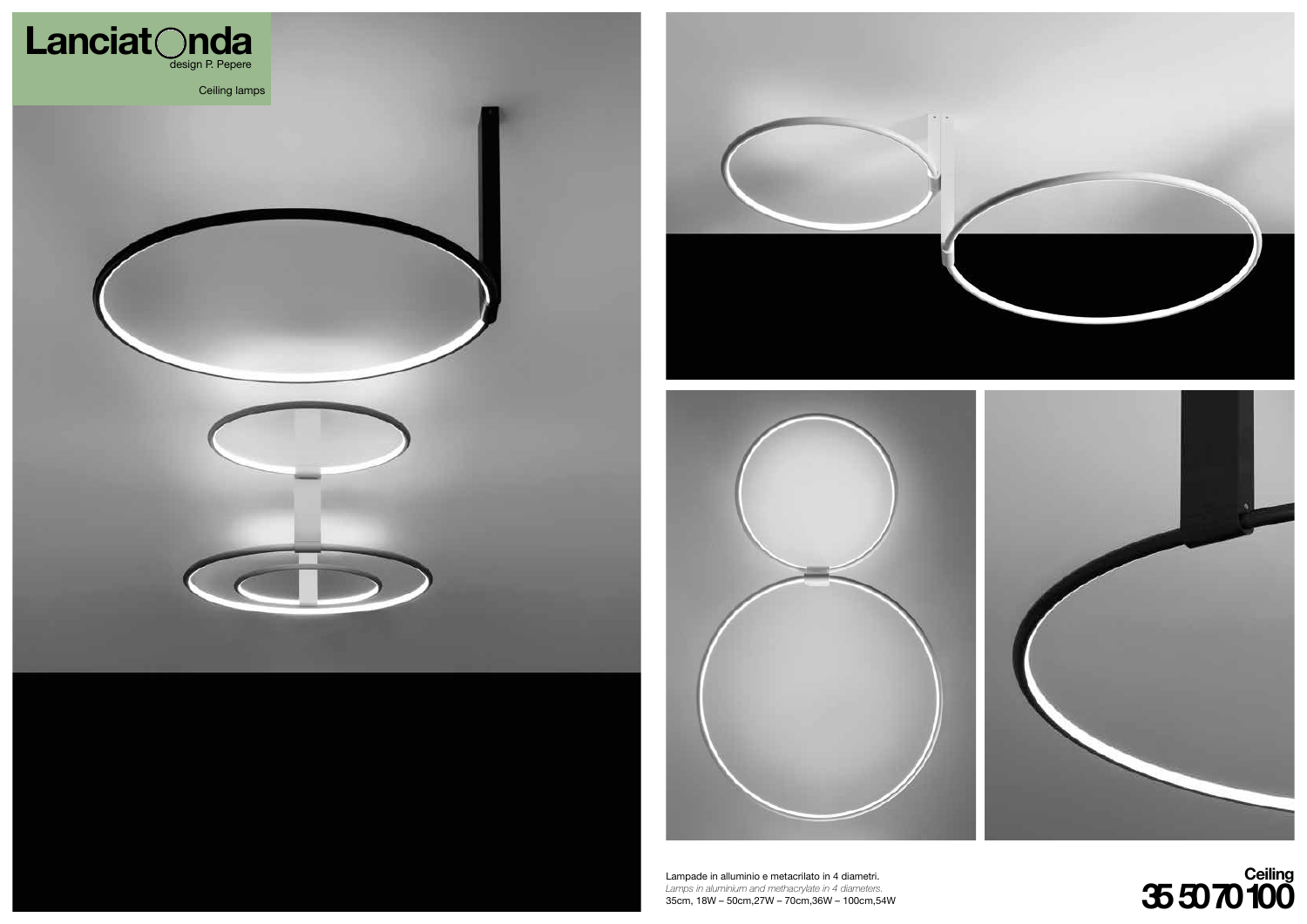





Lampadari a 3 o 5 braccia in ottone lucido o satinato. *Chandeliers with 3 or 5 arms in polished or satin brass.*  3x6W – 5x6W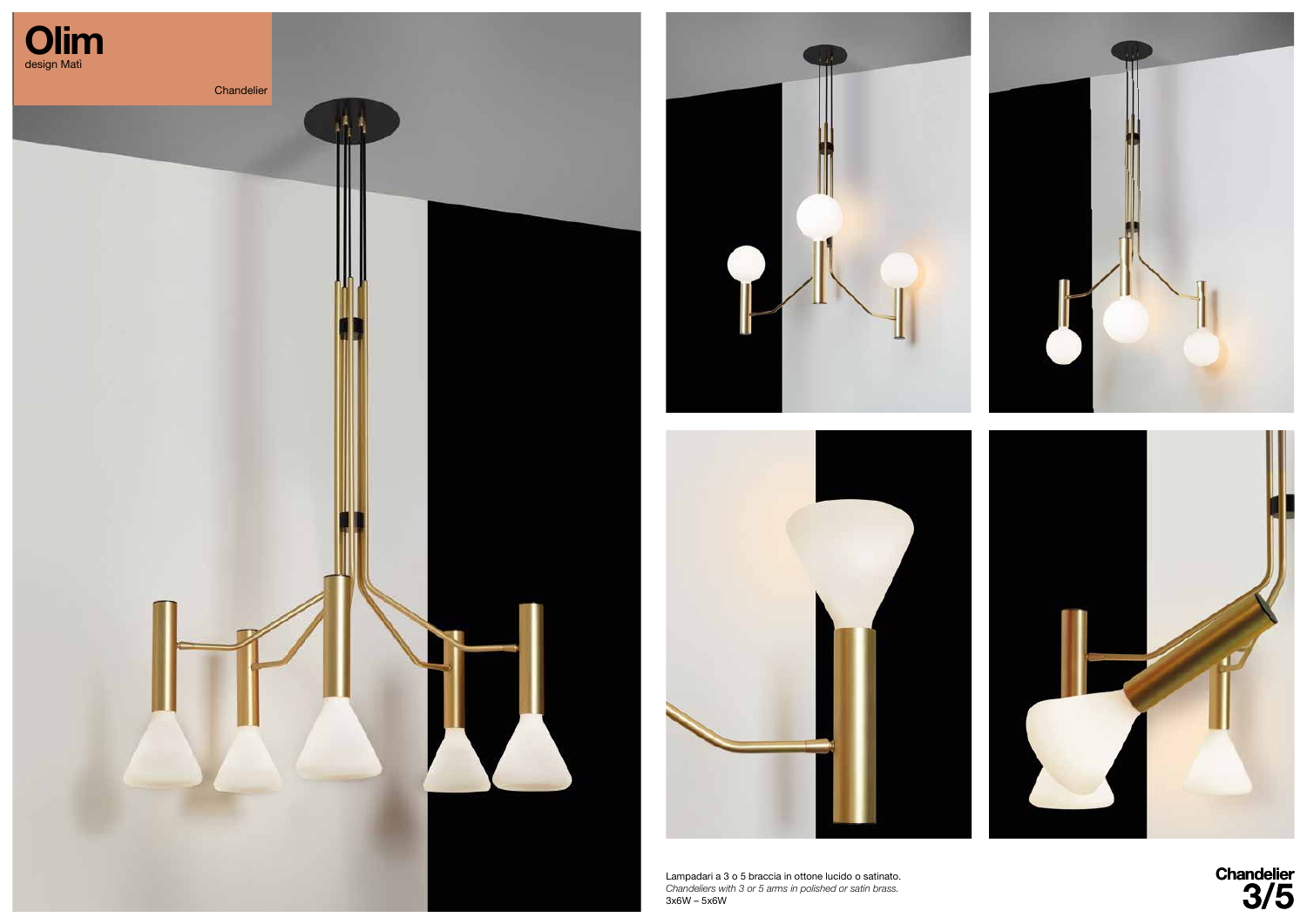





Sistema a sospensione e plafoniere in ottone lucido o satinato. *System for suspensions and ceiling lamps in polished or satin brass.* 1x6W – 2x6W – 3x6W



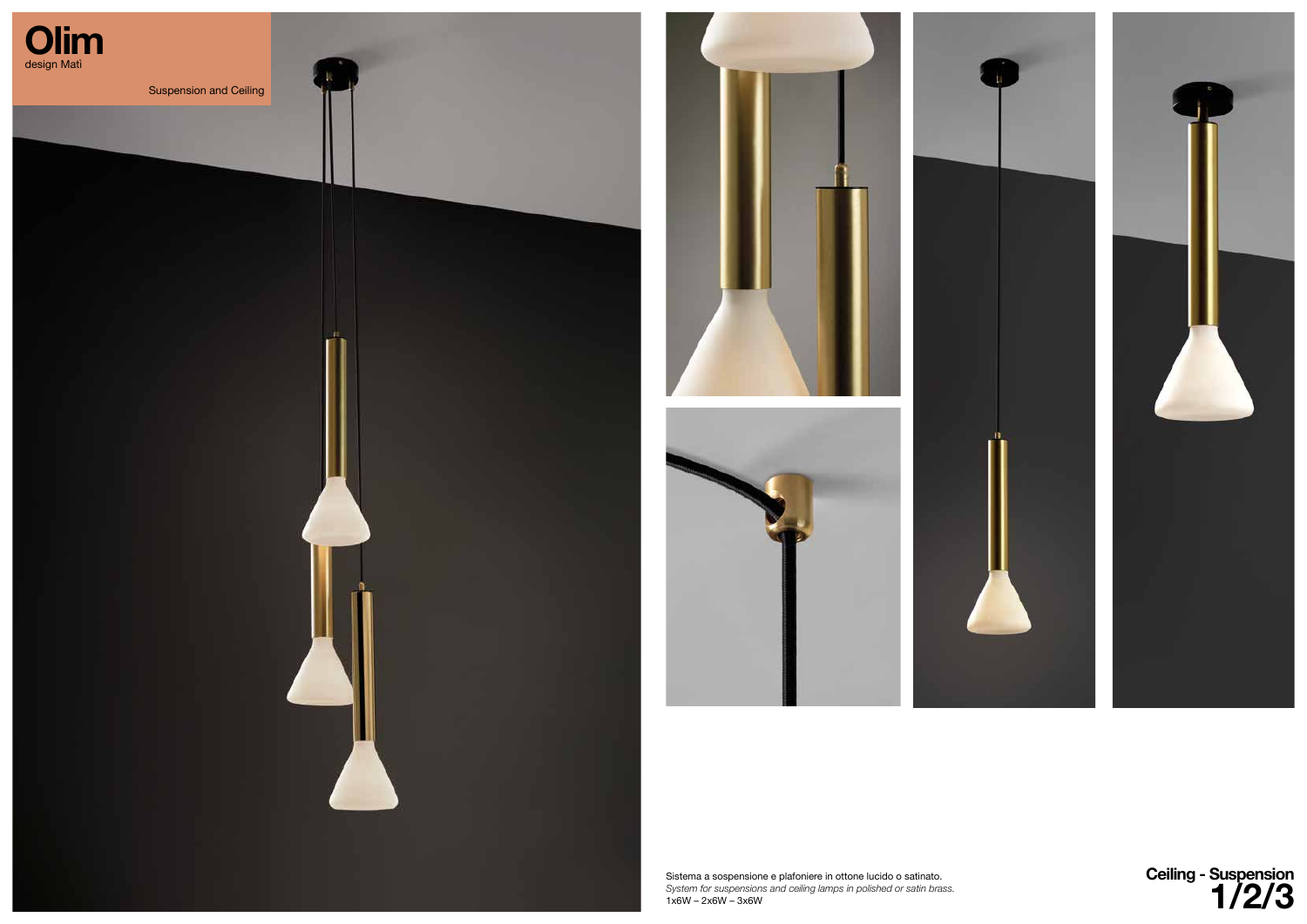









Lampade da tavolo e appliques a 1 o 2 luci in ottone lucido o satinato. *Wall lamps with 1 or 2 lights and table lamp in polished or satin brass.* 1x6W – 2x6W

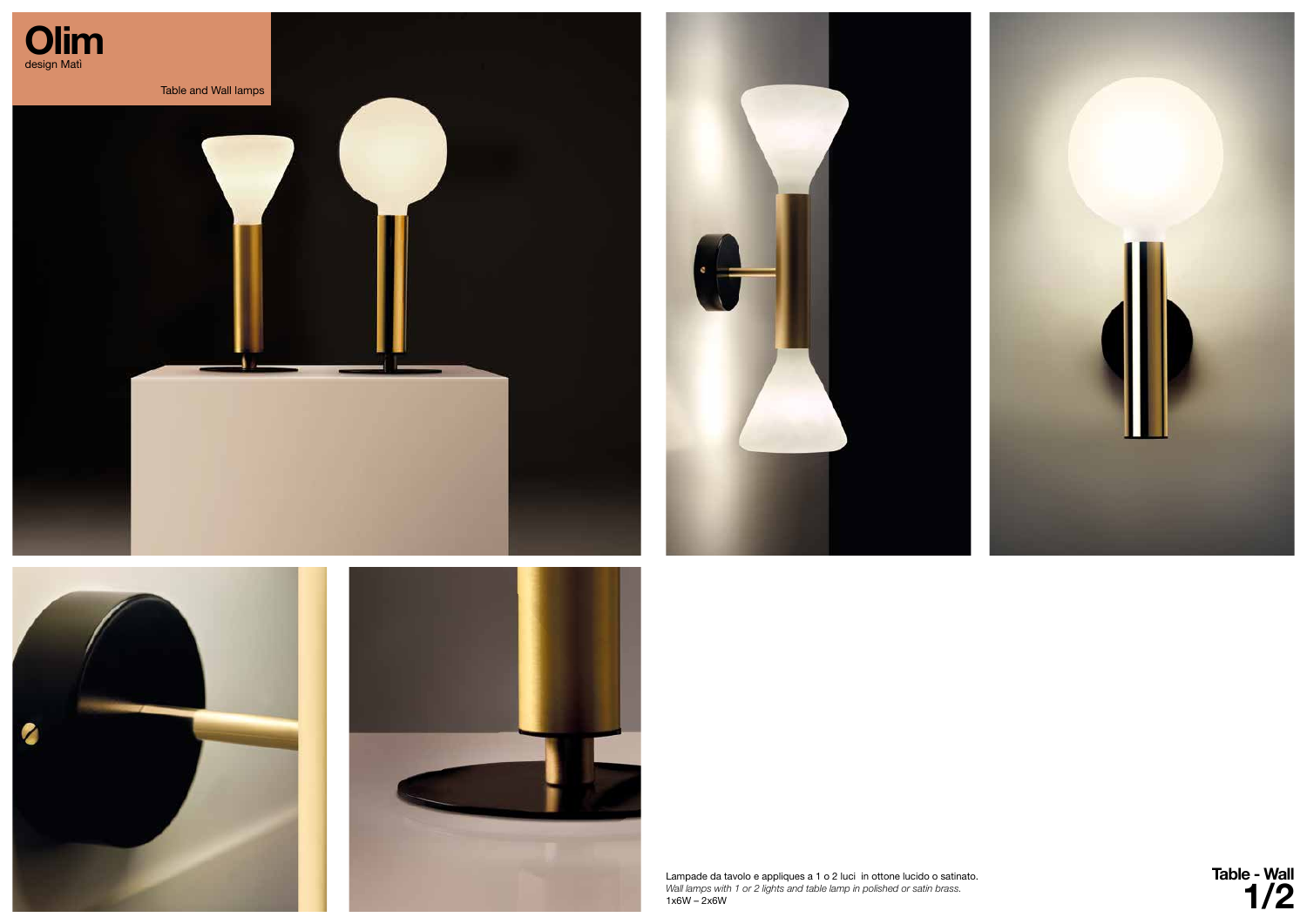



Lampade da soffitto con paralume in 2 diametri. *Ceiling lamps with shade in 2 diameters.* 50cm,27W – 70cm,36W







Lampade da soffitto con paralume a pieghe in 2 diametri. *Ceiling lamps with plissé shade in 2 diameters.* 50cm,27W – 70cm,36W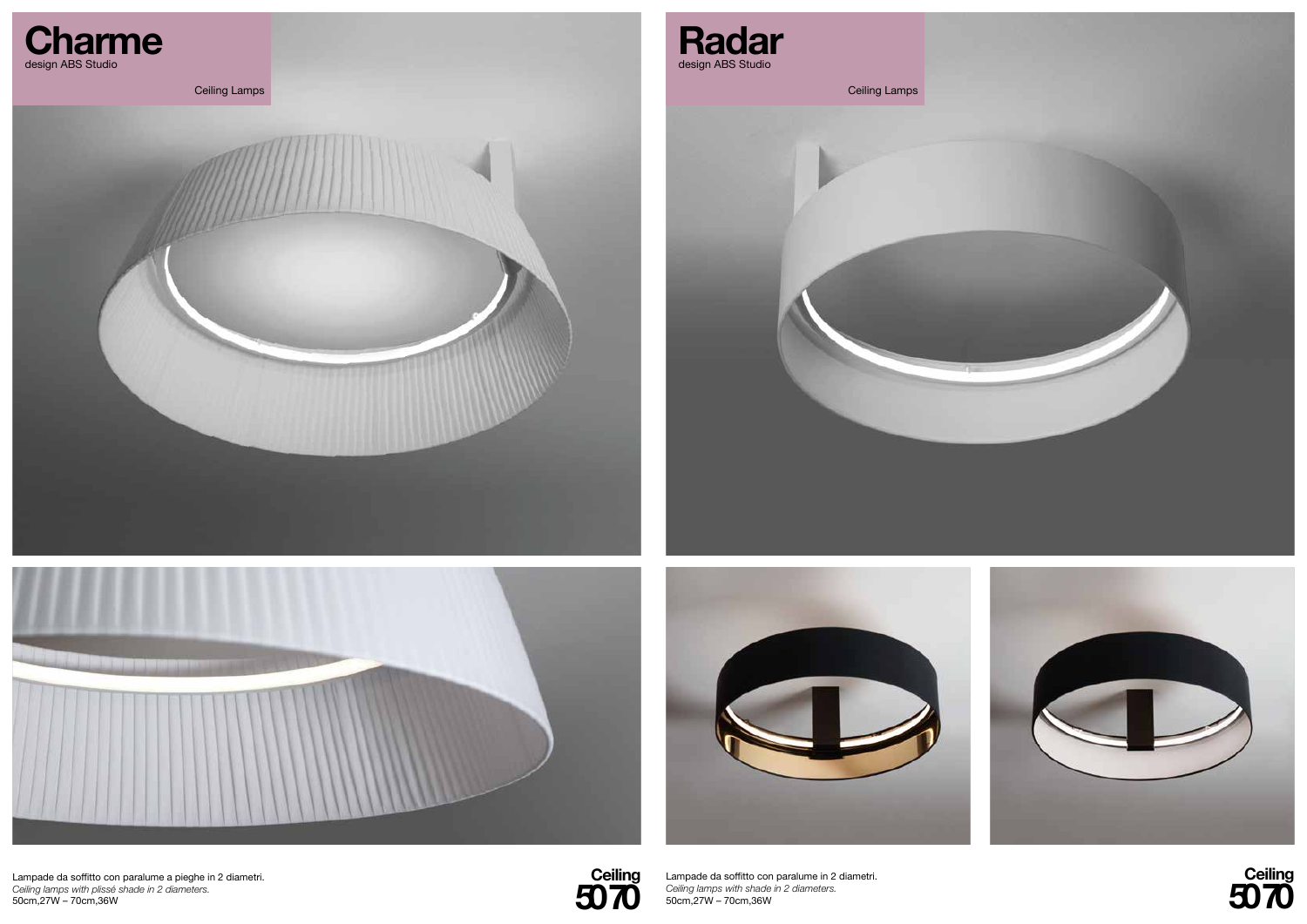

## Ceiling and Suspension Lamps





Plafoniere orientabili e sospensioni in ottone satinato o nichelato, verniciato bianco, nero in 3 lunghezze. *Adjustable ceiling and suspensions lamps in nickeled or satin brass, black or white varnished in 3 lengths.* 6,1 W – 900lm